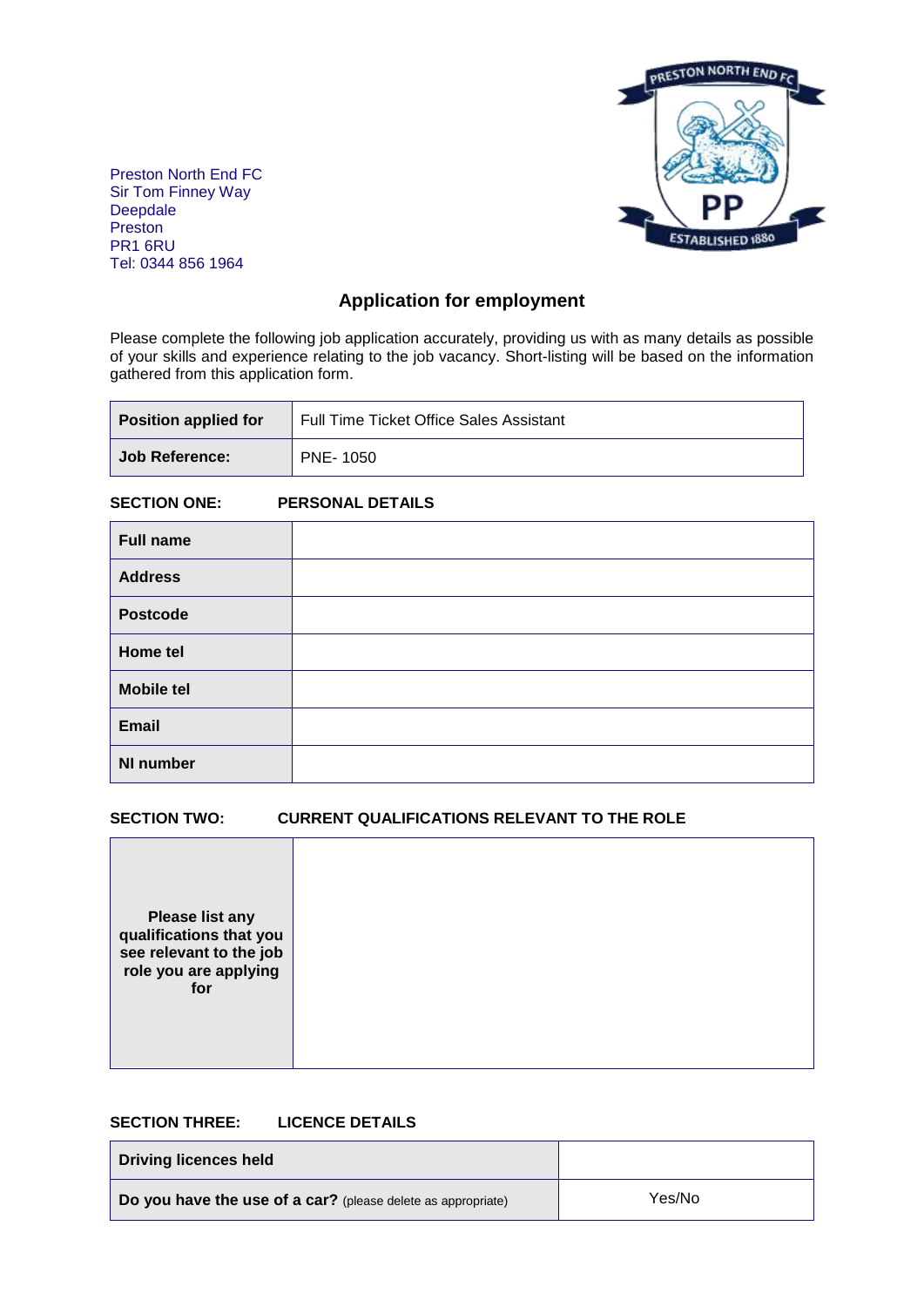## **SECTION FOUR: EMPLOYMENT HISTORY**

| Company                   |      | <b>Position</b> |  |
|---------------------------|------|-----------------|--|
| <b>Duties</b>             |      |                 |  |
| <b>Dates</b>              | From | To              |  |
| <b>Reason for leaving</b> |      |                 |  |

| Company                   |      | <b>Position</b> |  |
|---------------------------|------|-----------------|--|
| <b>Duties</b>             |      |                 |  |
| <b>Dates</b>              | From | To              |  |
| <b>Reason for leaving</b> |      |                 |  |

| Company                   |      | <b>Position</b> |  |
|---------------------------|------|-----------------|--|
| <b>Duties</b>             |      |                 |  |
| <b>Dates</b>              | From | To              |  |
| <b>Reason for leaving</b> |      |                 |  |

*Please continue on separate sheet if necessary.*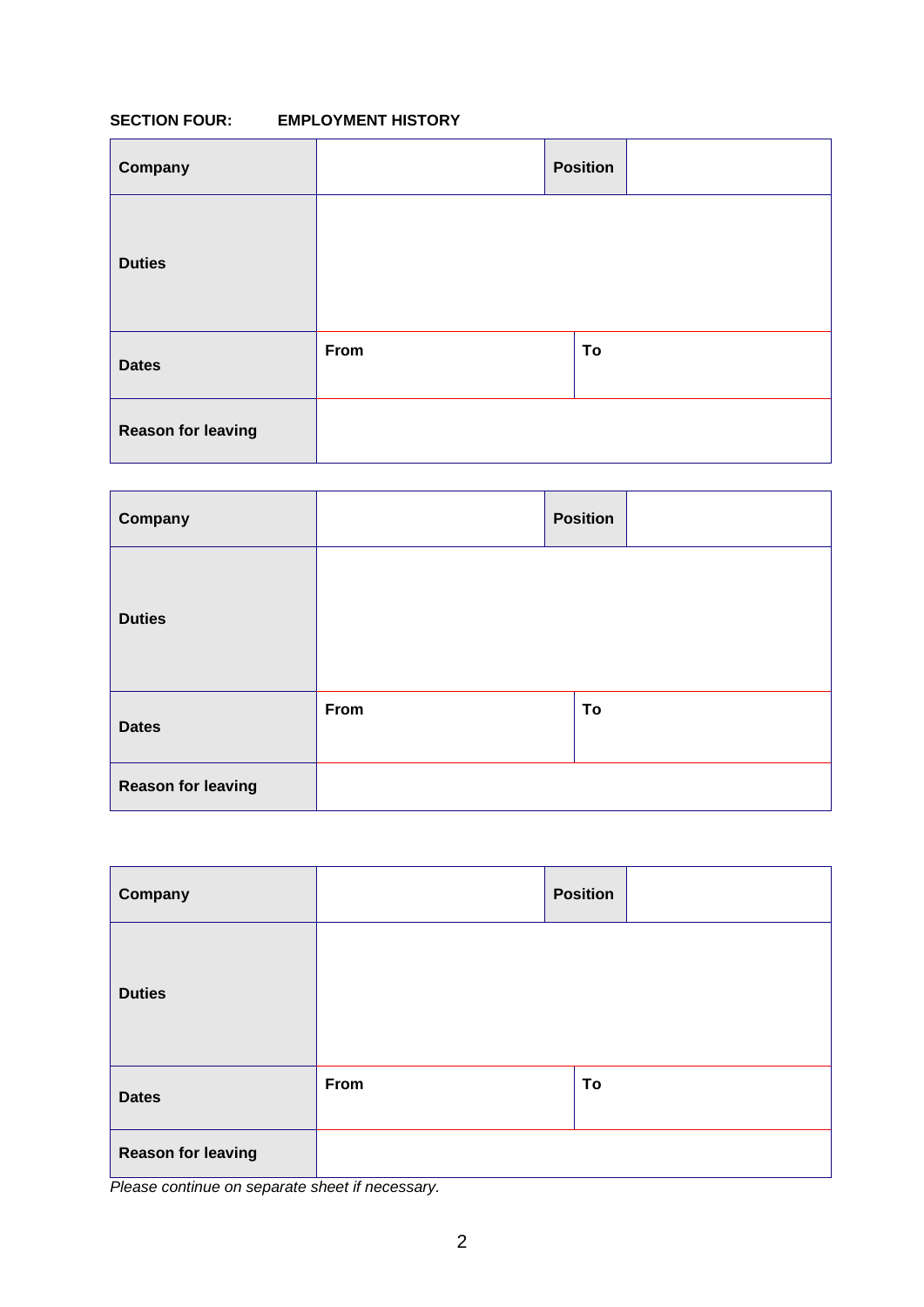#### **SECTION FIVE: EDUCATION**

| School/College/University/Other<br><b>Establishment</b> | <b>Courses Studied and Qualifications</b><br><b>Achieved</b> |
|---------------------------------------------------------|--------------------------------------------------------------|
|                                                         |                                                              |
|                                                         |                                                              |
|                                                         |                                                              |
|                                                         |                                                              |
|                                                         |                                                              |
|                                                         |                                                              |

*Please continue on separate sheet if necessary.*

|  | Please give details of your experience relevant to the role applied for |  |  |  |
|--|-------------------------------------------------------------------------|--|--|--|
|  |                                                                         |  |  |  |
|  |                                                                         |  |  |  |
|  |                                                                         |  |  |  |
|  |                                                                         |  |  |  |
|  |                                                                         |  |  |  |
|  |                                                                         |  |  |  |
|  |                                                                         |  |  |  |
|  |                                                                         |  |  |  |
|  |                                                                         |  |  |  |
|  |                                                                         |  |  |  |
|  |                                                                         |  |  |  |
|  |                                                                         |  |  |  |
|  |                                                                         |  |  |  |
|  |                                                                         |  |  |  |
|  |                                                                         |  |  |  |
|  |                                                                         |  |  |  |
|  |                                                                         |  |  |  |
|  |                                                                         |  |  |  |
|  |                                                                         |  |  |  |
|  |                                                                         |  |  |  |
|  |                                                                         |  |  |  |
|  |                                                                         |  |  |  |
|  |                                                                         |  |  |  |
|  |                                                                         |  |  |  |
|  |                                                                         |  |  |  |
|  |                                                                         |  |  |  |
|  |                                                                         |  |  |  |
|  |                                                                         |  |  |  |
|  |                                                                         |  |  |  |

#### **SECTION SIX**

Do you have any convictions, cautions, reprimands, pending, outstanding or final warnings that are not "protected" as defined by the Rehabilitation of Offenders Act 1974 (Exceptions) Order 1975 (as amended in 2013)?

## **Please give details, with dates**

The amendments to the Exceptions Order 1975 (2013) provide that spent convictions and cautions are 'protected' and are not subject to disclosure to employers, and cannot be taken into account. Guidance and criteria on the filtering of these cautions and convictions can be found on the Disclosure and Barring Service website.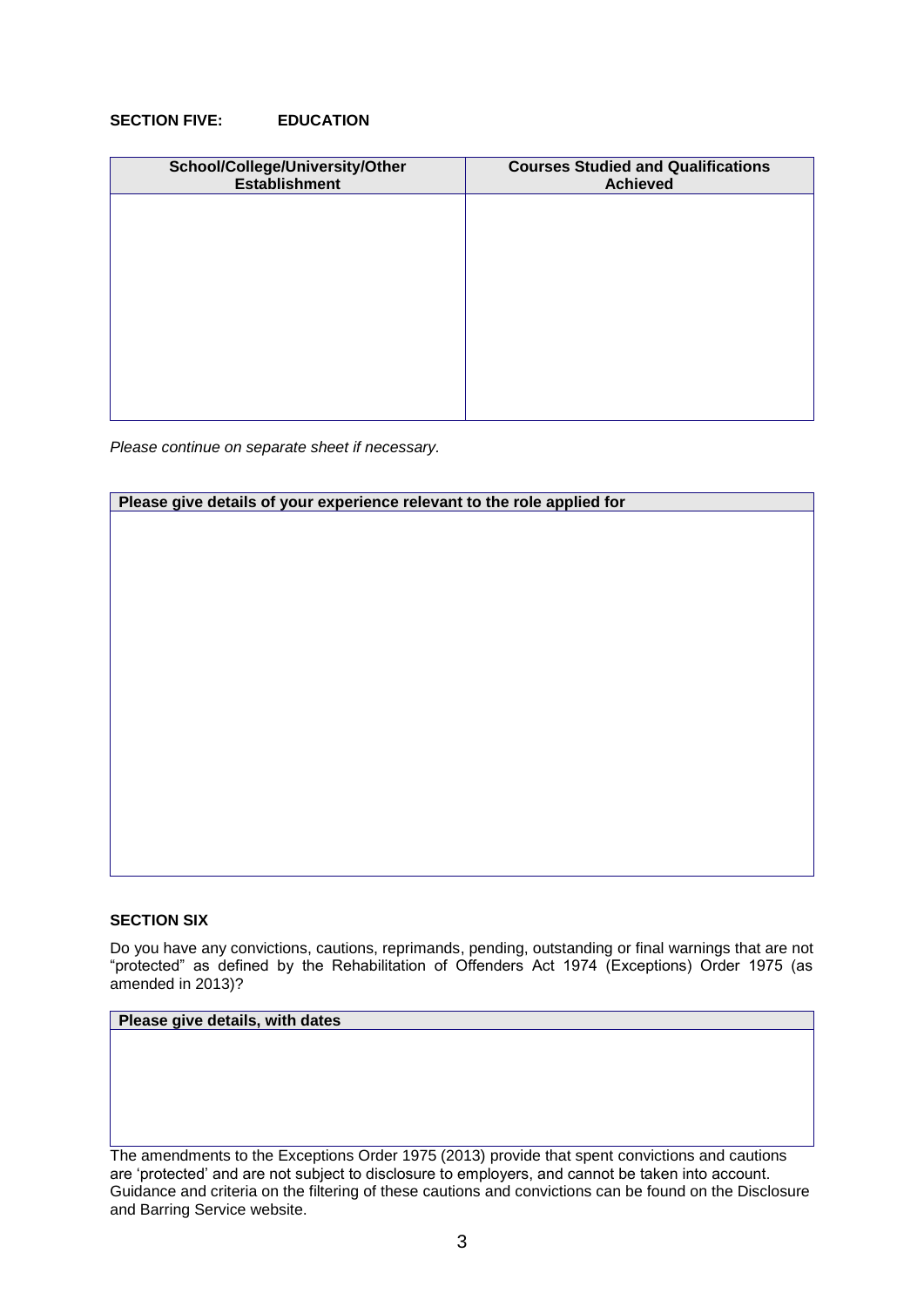## **SECTION 7 REFERENCES**

Please give details of referees, most recent first, for your last two employers, and to cover the last five years of employment.

| <b>NAME</b>     | <b>NAME</b>     |  |
|-----------------|-----------------|--|
| <b>COMPANY</b>  | <b>COMPANY</b>  |  |
| <b>ADDRESS</b>  | <b>ADDRESS</b>  |  |
| <b>POSTCODE</b> | <b>POSTCODE</b> |  |
| <b>TEL NO</b>   | <b>TEL NO</b>   |  |

| <b>NAME</b>     | <b>NAME</b>     |  |
|-----------------|-----------------|--|
| <b>COMPANY</b>  | <b>COMPANY</b>  |  |
| <b>ADDRESS</b>  | <b>ADDRESS</b>  |  |
| <b>POSTCODE</b> | <b>POSTCODE</b> |  |
| <b>TEL NO</b>   | <b>TEL NO</b>   |  |

## **SECTION EIGHT: MISCELLANEOUS**

| How much notice are you required to give your current employer?                                                            |  |  |
|----------------------------------------------------------------------------------------------------------------------------|--|--|
| Do you have/will you have any other employment or work (including<br>any casual, paid, unpaid, voluntary or charity work)? |  |  |
| Please name any person you know who currently works for Preston<br>North End FC or the Sir Tom Finney Foundation.          |  |  |
| Please indicate where you heard of the vacancy:                                                                            |  |  |
| Social media                                                                                                               |  |  |
| <b>PNE</b> website                                                                                                         |  |  |
| Other related website (please specify)                                                                                     |  |  |
| Other (please specify)                                                                                                     |  |  |